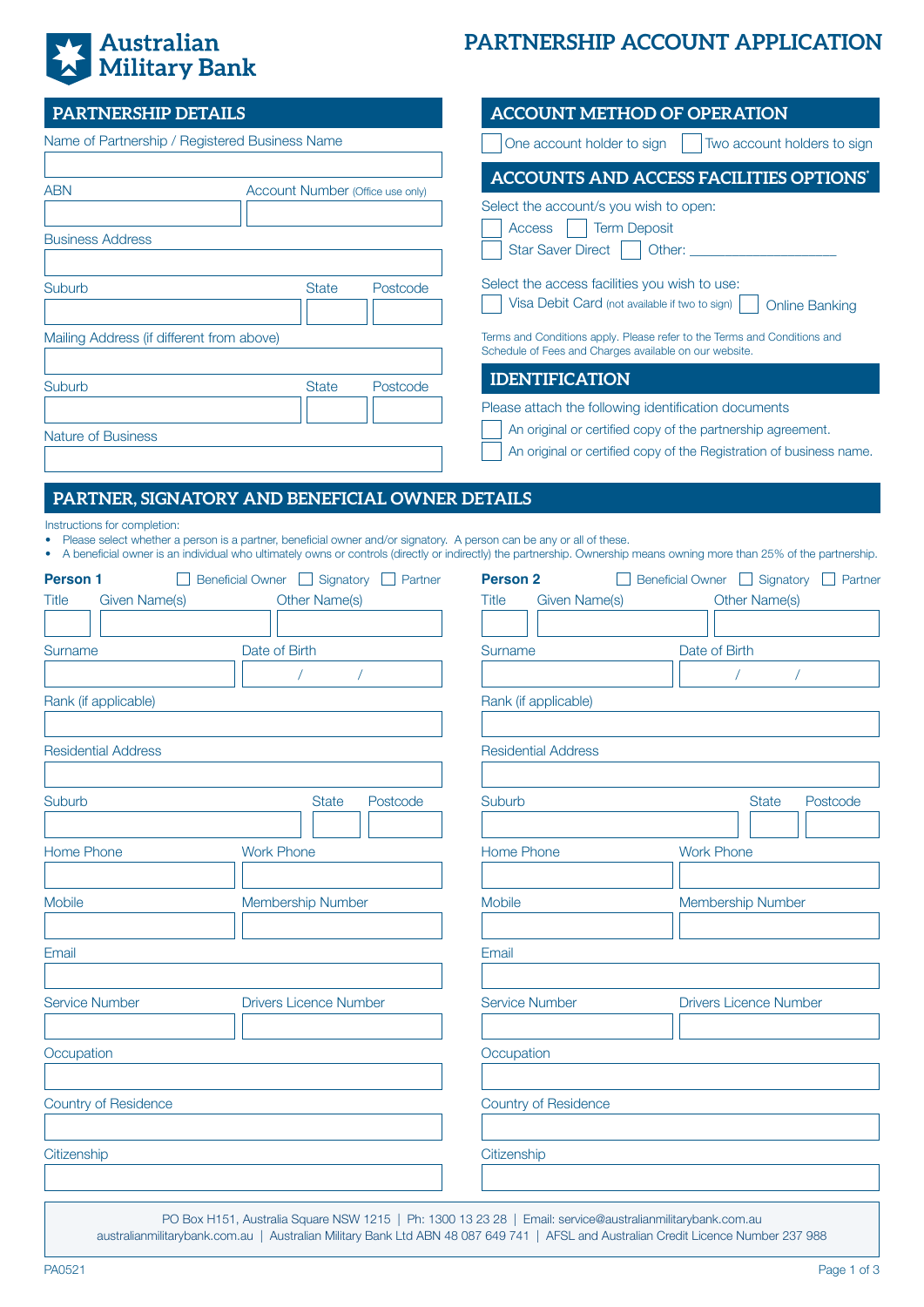| <b>Person 1 (Continued)</b>                                                                                                                                           |                               |                | <b>Person 2 (Continued)</b>                                                             |                         |                               |  |  |
|-----------------------------------------------------------------------------------------------------------------------------------------------------------------------|-------------------------------|----------------|-----------------------------------------------------------------------------------------|-------------------------|-------------------------------|--|--|
| Are you a Tax Resident in a jurisdiction other than Australia?                                                                                                        |                               |                | Are you a Tax Resident in a jurisdiction other than Australia?                          |                         |                               |  |  |
| Yes<br><b>No</b>                                                                                                                                                      |                               |                | Yes<br><b>No</b>                                                                        |                         |                               |  |  |
| If yes, please specify the country and provide your Tax<br>Identification Number (TIN):                                                                               |                               |                | If yes, please specify the country and provide your Tax<br>Identification Number (TIN): |                         |                               |  |  |
| Country 1                                                                                                                                                             | <b>TIN</b>                    |                | Country 1                                                                               | <b>TIN</b>              |                               |  |  |
|                                                                                                                                                                       |                               |                |                                                                                         |                         |                               |  |  |
| Country 2                                                                                                                                                             | <b>TIN</b>                    |                | Country 2                                                                               | <b>TIN</b>              |                               |  |  |
|                                                                                                                                                                       |                               |                |                                                                                         |                         |                               |  |  |
| Country 3                                                                                                                                                             | <b>TIN</b>                    |                |                                                                                         |                         |                               |  |  |
|                                                                                                                                                                       |                               |                | Country 3                                                                               | <b>TIN</b>              |                               |  |  |
| Note: A TIN is the tax reference number issued to you by the tax office in the country where you are a resident for tax purposes. Where a country                     |                               |                |                                                                                         |                         |                               |  |  |
| does not issue a TIN, complete an equivalent number, for example a social security, national insurance, personal identification or a resident<br>registration number. |                               |                |                                                                                         |                         |                               |  |  |
| Are you a Politically Exposed Person (PEP)?                                                                                                                           |                               |                | Are you a Politically Exposed Person (PEP)?                                             |                         |                               |  |  |
| <b>Yes</b><br><b>No</b>                                                                                                                                               |                               |                | Yes<br><b>No</b>                                                                        |                         |                               |  |  |
| A Politically Exposed Person (PEP) is someone who performs important public functions. For example:                                                                   |                               |                |                                                                                         |                         |                               |  |  |
|                                                                                                                                                                       |                               |                |                                                                                         |                         |                               |  |  |
| A high ranking member of the armed forces (top three senior levels of each service)<br>$\bullet$                                                                      |                               |                |                                                                                         |                         |                               |  |  |
| Heads of state, government and cabinet ministers<br>۰                                                                                                                 |                               |                |                                                                                         |                         |                               |  |  |
| Senior government officials<br>٠                                                                                                                                      |                               |                |                                                                                         |                         |                               |  |  |
| Senior executive of state-owned organisation                                                                                                                          |                               |                |                                                                                         |                         |                               |  |  |
| A PEP is also the immediate family member of a person referred to above, including a spouse, defacto partner or child.                                                |                               |                |                                                                                         |                         |                               |  |  |
|                                                                                                                                                                       |                               |                |                                                                                         |                         |                               |  |  |
| <b>Person 3</b>                                                                                                                                                       | Beneficial Owner Signatory    | $\Box$ Partner | <b>Person 4</b>                                                                         | <b>Beneficial Owner</b> | $\Box$ Signatory<br>Partner   |  |  |
| Given Name(s)<br>Title                                                                                                                                                | <b>Other Name(s)</b>          |                | <b>Given Name(s)</b><br>Title                                                           |                         | <b>Other Name(s)</b>          |  |  |
|                                                                                                                                                                       |                               |                |                                                                                         |                         |                               |  |  |
|                                                                                                                                                                       |                               |                |                                                                                         |                         |                               |  |  |
| Surname                                                                                                                                                               | Date of Birth                 |                | Surname                                                                                 | Date of Birth           |                               |  |  |
|                                                                                                                                                                       |                               |                |                                                                                         |                         |                               |  |  |
| Rank (if applicable)                                                                                                                                                  |                               |                | Rank (if applicable)                                                                    |                         |                               |  |  |
|                                                                                                                                                                       |                               |                |                                                                                         |                         |                               |  |  |
| <b>Residential Address</b>                                                                                                                                            |                               |                | <b>Residential Address</b>                                                              |                         |                               |  |  |
|                                                                                                                                                                       |                               |                |                                                                                         |                         |                               |  |  |
|                                                                                                                                                                       |                               |                |                                                                                         |                         |                               |  |  |
| Suburb                                                                                                                                                                | <b>State</b>                  | Postcode       | Suburb                                                                                  |                         | Postcode<br><b>State</b>      |  |  |
|                                                                                                                                                                       |                               |                |                                                                                         |                         |                               |  |  |
| Home Phone                                                                                                                                                            | <b>Work Phone</b>             |                | <b>Home Phone</b>                                                                       | <b>Work Phone</b>       |                               |  |  |
|                                                                                                                                                                       |                               |                |                                                                                         |                         |                               |  |  |
| Mobile                                                                                                                                                                | Membership Number             |                | Mobile                                                                                  |                         | Membership Number             |  |  |
|                                                                                                                                                                       |                               |                |                                                                                         |                         |                               |  |  |
|                                                                                                                                                                       |                               |                |                                                                                         |                         |                               |  |  |
| Email                                                                                                                                                                 |                               |                | Email                                                                                   |                         |                               |  |  |
|                                                                                                                                                                       |                               |                |                                                                                         |                         |                               |  |  |
| <b>Service Number</b>                                                                                                                                                 | <b>Drivers Licence Number</b> |                | <b>Service Number</b>                                                                   |                         | <b>Drivers Licence Number</b> |  |  |
|                                                                                                                                                                       |                               |                |                                                                                         |                         |                               |  |  |
|                                                                                                                                                                       |                               |                |                                                                                         |                         |                               |  |  |
| Occupation                                                                                                                                                            |                               |                | Occupation                                                                              |                         |                               |  |  |
|                                                                                                                                                                       |                               |                |                                                                                         |                         |                               |  |  |
| <b>Country of Residence</b>                                                                                                                                           |                               |                | <b>Country of Residence</b>                                                             |                         |                               |  |  |
|                                                                                                                                                                       |                               |                |                                                                                         |                         |                               |  |  |
|                                                                                                                                                                       |                               |                |                                                                                         |                         |                               |  |  |
| Citizenship                                                                                                                                                           |                               |                | Citizenship                                                                             |                         |                               |  |  |
|                                                                                                                                                                       |                               |                |                                                                                         |                         |                               |  |  |